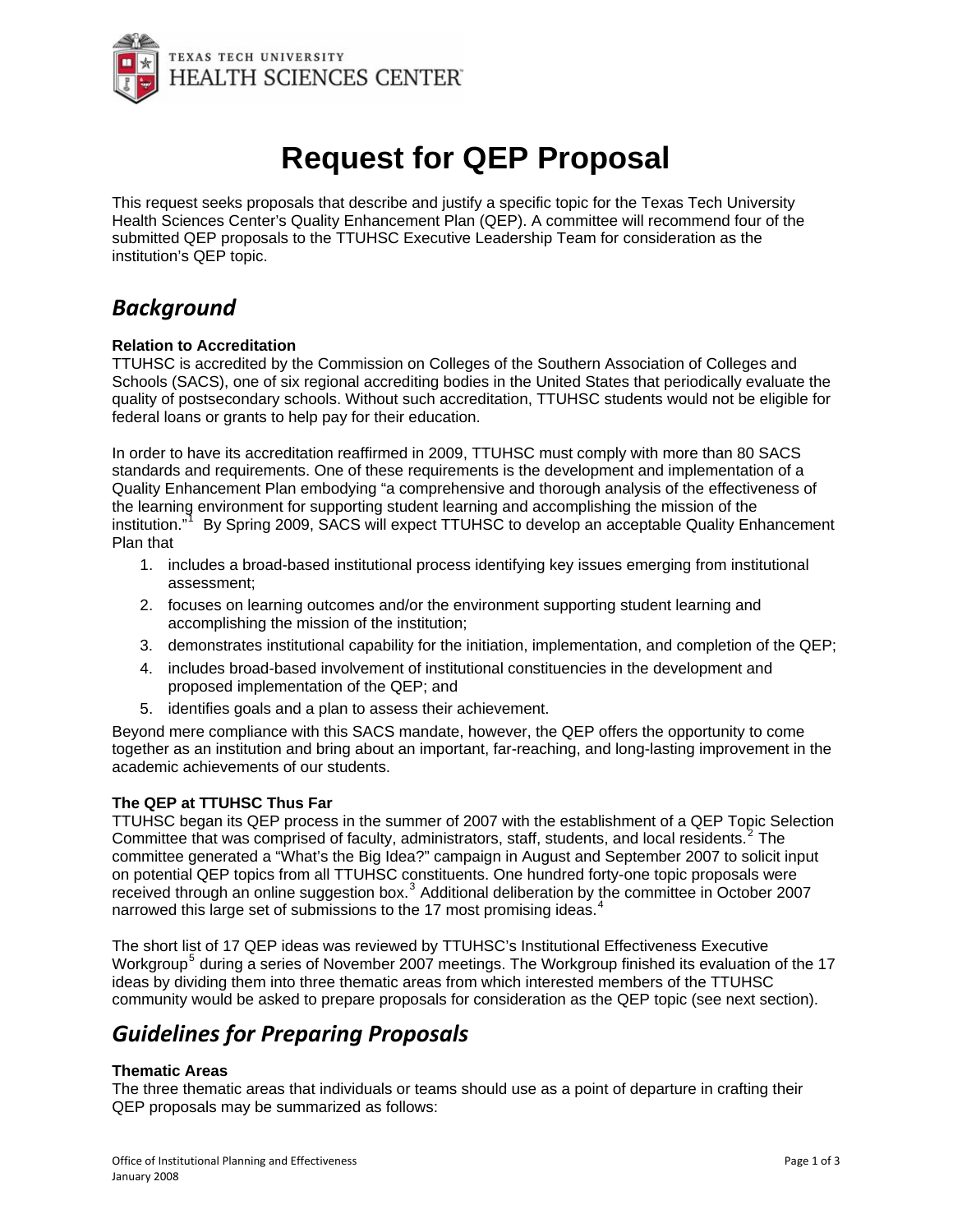

- *Academic Support for Students* (focus on improving academic and professional success of students through tutoring, study skills and time management workshops, preparation for licensure exams, and similar support)
- *Interdisciplinary Education* (provide instruction in professionalism, cultural competence, communication skills, critical thinking, problem solving, and/or other core competencies common to all members of healthcare teams)
- *Faculty Development Programs* (offer resources for faculty to further their pedagogical and professional development)

Additional information on the QEP process may be found on the website of the Office of Institutional Planning and Effectiveness (OIPE), which is coordinating the QEP effort on behalf of the QEP Topic Selection Committee, at http://www.ttuhsc.edu/admin/oipe/gep.

Authors of proposals may base their submissions on one of the three thematic areas or a combination of the thematic areas; regardless of the manner in which it is derived, however, the QEP proposal must explicitly address the ways that student learning will be enhanced by the adoption of a plan of specific actions. Moreover, the Institutional Effectiveness Executive Workgroup supports the concept that the QEP proposal incorporate, if feasible, an appropriate augmentation of TTUHSC's information-technology infrastructure as it relates to student learning.

#### **Proposal Criteria**

The proposal must include a description of the suggested QEP topic and a narrative justification that is sufficiently responsive to the following points. The proposed topic would have:

- The potential for significantly improving student learning at every TTUHSC campus and in each of the TTUHSC schools (School of Medicine, School of Nursing, School of Allied Health Sciences, Graduate School of Biomedical Sciences, School of Pharmacy, and Paul M. Foster School of Medicine at El Paso)
- The potential for empirical, data-based measurement of its impact on student learning
- The potential for gaining widespread support and acceptance among TTUHSC constituents
- The potential for rapid deployment and time-sensitive adjustments for improvement over its fiveyear period

Additionally, the proposal will be evaluated on the basis of its relationship to the TTUHSC Strategic Plan and Mission, $<sup>6</sup>$  $<sup>6</sup>$  $<sup>6</sup>$  its budget implications, and its practicality of implementation.</sup>

#### **Proposal Format**

- 1. Brief Descriptive Title of the QEP Topic
- 2. Current Environment: What are the major elements in the current student learning environment that will be addressed by the proposed QEP topic?
- 3. Purpose/Focus Statement: The [QEP topic] will increase/enhance student learning at the TTUHSC by . . .
- 4. Implementation Plan
	- a) Resources Needed: What are the specific needs--including estimated costs--for staffing, funding, facilities, equipment, and administrative support to implement and maintain the QEP topic?
	- b) Strategies and Activities: How will the QEP topic direct the institution in addressing the issues identified in #2 and achieving the outcomes suggested in #5?
	- c) Results/Outputs: If resources are provided and strategies/activities implemented for the QEP topic, what tangible results might be expected in terms of number of faculty trained, students involved, courses or programs developed or modified, etc.?